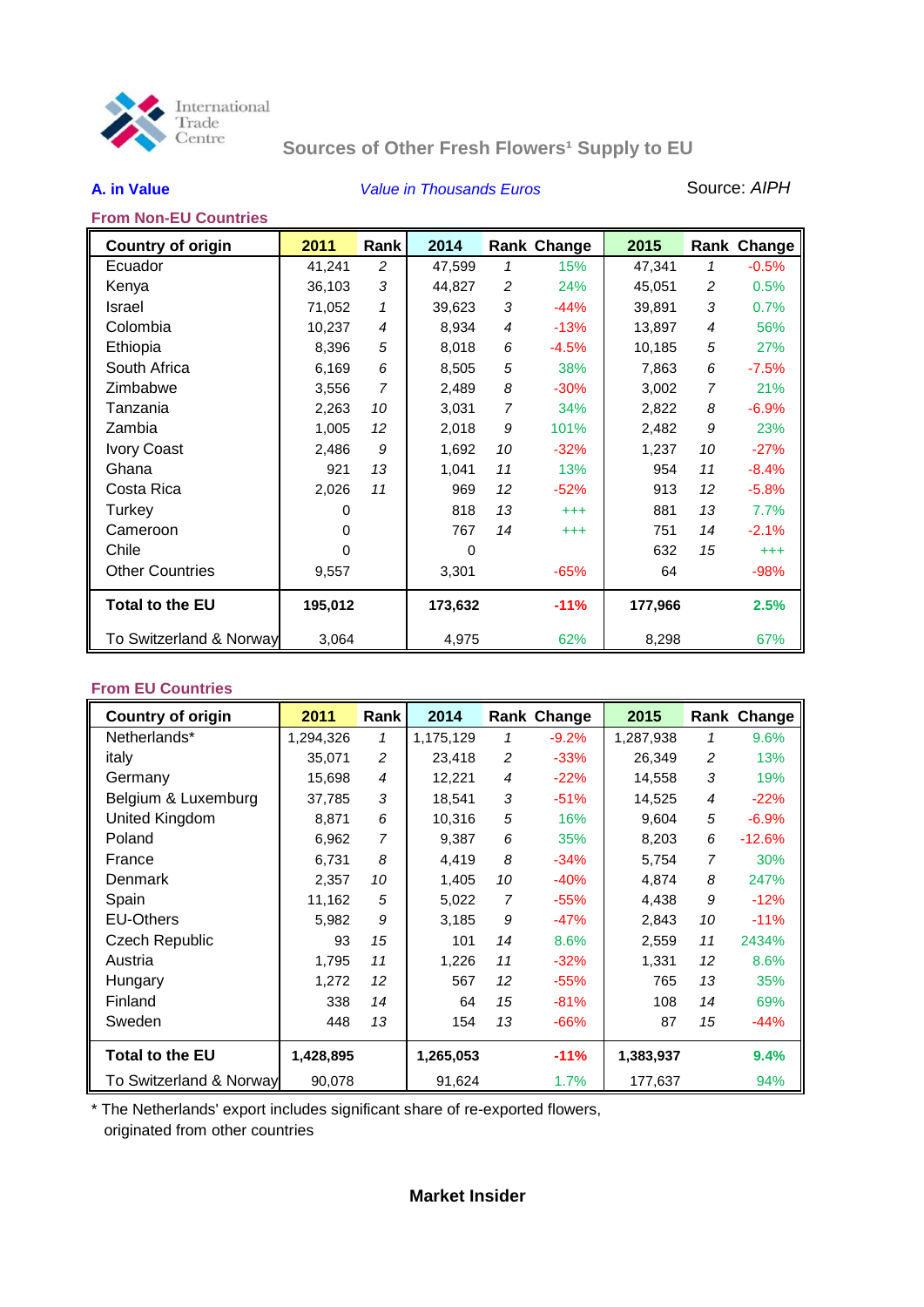### **Other Fresh Flowers Supply to EU** (cont.)

### **B. in Units/Quantity** *Quant. in Thousand Stems*

### **From Non-EU Countries**

| <b>Country of origin</b> | 2011     | Rank | 2014     |    | <b>Rank Change</b> | 2015   |    | Rank Change |
|--------------------------|----------|------|----------|----|--------------------|--------|----|-------------|
| Kenya                    | 9,841    | 2    | 11,084   | 1  | 13%                | 10,538 | 1  | $-4.9%$     |
| <b>Israel</b>            | 15,013   | 1    | 9,086    | 2  | $-39%$             | 7,801  | 2  | $-14%$      |
| Ecuador                  | 7,746    | 3    | 6,445    | 3  | $-17%$             | 6,608  | 3  | 2.5%        |
| Colombia                 | 2,377    | 5    | 2,233    | 4  | $-6.1%$            | 2,317  | 4  | 3.8%        |
| Ethiopia                 | 2,305    | 4    | 2,071    | 5  | $-10%$             | 2,245  | 5  | 8.4%        |
| South Africa             | 1,789    | 6    | 1,966    | 6  | 9.9%               | 1,677  | 6  | $-15%$      |
| Zimbabwe                 | 1,576    | 7    | 1,154    | 7  | $-27%$             | 1,252  | 7  | 8.5%        |
| Zambia                   | 472      | 10   | 601      | 9  | 27%                | 508    | 8  | $-15%$      |
| <b>Ivory Coasst</b>      | 754      | 8    | 641      | 8  | $-15%$             | 466    | 9  | $-27%$      |
| Tanzania                 | 415      | 12   | 509      | 10 | 23%                | 442    | 10 | $-13%$      |
| Turkey                   | 333      | 13   | 417      | 11 | 25%                | 388    | 11 | $-7.0%$     |
| Ghana                    | 282      | 15   | 283      | 12 | 0.4%               | 272    | 12 | $-3.9%$     |
| Cameroon                 | 286      | 14   | 238      | 14 | $-17%$             | 223    | 13 | $-6.3%$     |
| Costa Rica               | 583      | 9    | 265      | 13 | $-55%$             | 208    | 14 | $-22%$      |
| Australia                | $\Omega$ |      | $\Omega$ |    |                    | 51     | 15 | $^{+++}$    |
| <b>Other Countries</b>   | 1,463    |      | 883      |    | $-17%$             | 438    |    | $-50%$      |
| <b>Total to the EU</b>   | 45,235   |      | 37,661   |    | $-17%$             | 35,494 |    | $-5.8%$     |
| To Switzerland & Norway  | 441      |      | 631      |    | 43%                | 976    |    | 55%         |

### **From EU Countries**

| <b>Country of origin</b> | 2011    | Rank | 2014    |                 | Rank Change | 2015    |    | Rank Change |
|--------------------------|---------|------|---------|-----------------|-------------|---------|----|-------------|
| Netherlands*             | 260,029 | 1    | 224,465 | 1               | $-14%$      | 231,081 | 1  | 2.9%        |
| Italy                    | 5,899   | 3    | 3,162   | 3               | $-46%$      | 4,065   | 2  | 29%         |
| Belgium & Luxemburg      | 6,907   | 2    | 4,755   | $\overline{2}$  | $-31%$      | 2,876   | 3  | $-40%$      |
| Germany                  | 3,641   | 4    | 2,057   | 5               | $-44%$      | 2,841   | 4  | 38%         |
| United Kingdom           | 2,092   | 6    | 2,208   | 4               | 5.5%        | 1,792   | 5  | $-19%$      |
| Poland                   | 1,103   | 9    | 1,489   | 6               | 35%         | 1,187   | 6  | $-20%$      |
| Spain                    | 2,552   | 5    | 1,468   | 8               | $-42%$      | 1,113   | 7  | $-24%$      |
| France                   | 1,163   | 8    | 666     | 9               | $-43%$      | 999     | 8  | 50%         |
| Denmark                  | 453     | 10   | 255     | 11              | $-44%$      | 935     | 9  | 267%        |
| <b>EU-Others</b>         | 1,844   | 7    | 1,487   | 7               | $-19%$      | 693     | 10 | $-53%$      |
| Czech Republic           | 28      | 15   | 17      | 14              | $-39%$      | 493     | 11 | 2800%       |
| Austria                  | 354     | 11   | 198     | 12 <sup>2</sup> | $-44%$      | 419     | 12 | 112%        |
| Hungary                  | 249     | 12   | 489     | 10              | 96%         | 174     | 13 | $-64%$      |
| Sweden                   | 79      | 13   | 28      | 13              | $-65%$      | 18      | 14 | $-36%$      |
| Finland                  | 73      | 14   | 9       | 15              | $-88%$      | 13      | 15 | 44%         |
| <b>Total to the EU</b>   | 286,467 |      | 242,756 |                 | $-15%$      | 248,697 |    | 2.4%        |
| To Switzerland & Norway  | 9,839   |      | 9,754   |                 | $-0.9%$     | 17,435  |    | 79%         |

\* The Netherlands' export includes significant share of re-exported flowers, originated from other countries

**<sup>1</sup> Other Fresh Flowers in the cut flower assortment, are those other than:** roses, carnations, chrysanthemum, orchids, lilies, gladiolus and treated Fresh Cut Flowers.